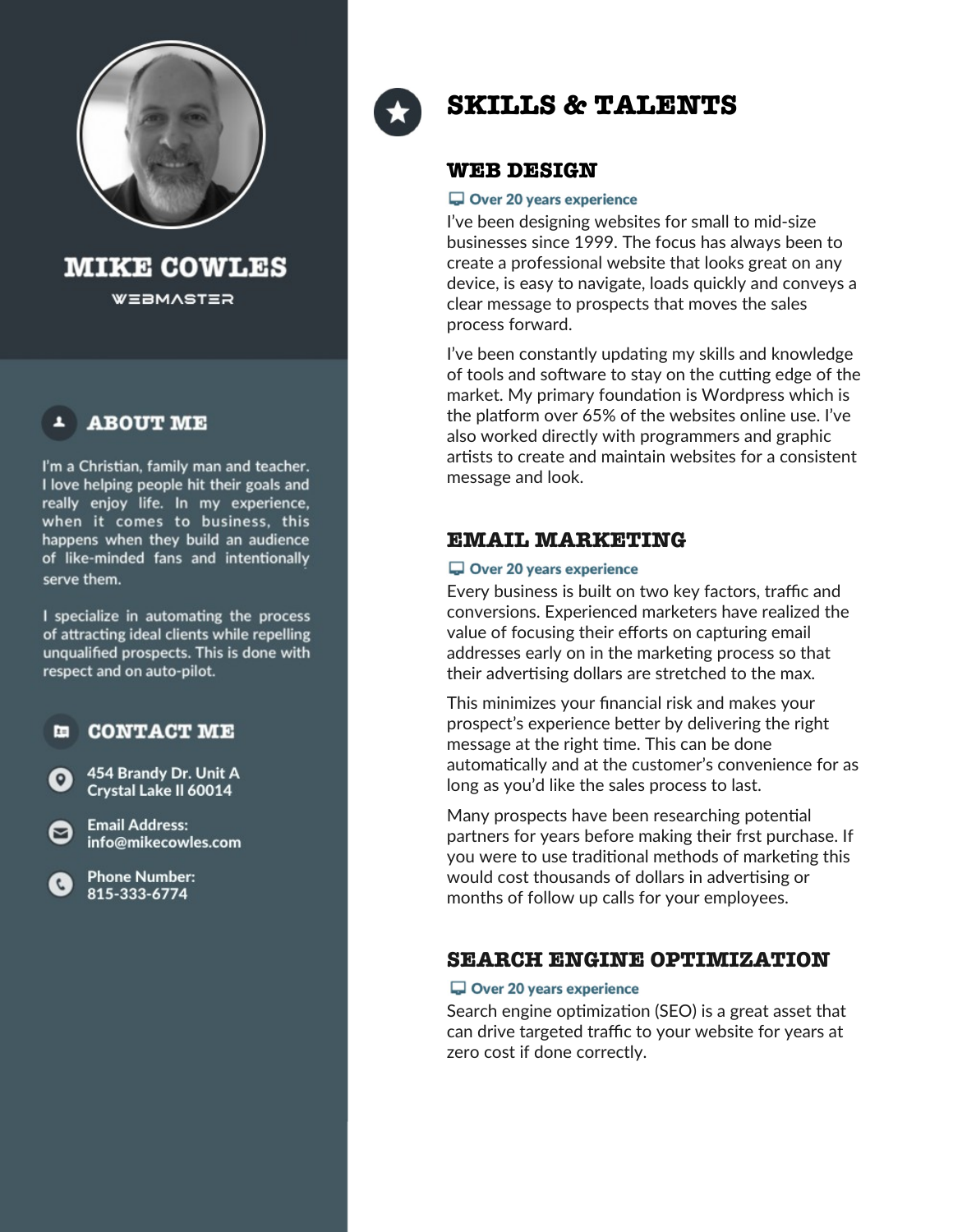

**MIKE COWLES** 

**WEBMASTER** 

## **ABOUT ME**

I'm a Christian, family man and teacher. I love helping people hit their goals and really enjoy life. In my experience, when it comes to business, this happens when they build an audience of like-minded fans and intentionally serve them.

I specialize in automating the process of attracting ideal clients while repelling unqualified prospects. This is done with respect and on auto-pilot.

**CONTACT ME**  $\mathbf{r}$ 

454 Brandy Dr. Unit A Crystal Lake II 60014

**Email Address:** info@mikecowles.com



罓

The process has evolved over the past two decades, but is always focused on two cornerstones, making your message clear to your prospects as well as Google. If you follow the rules the search engines have in place with the right strategies, you can expect to see results within as litle as 30 days.

The formula that has been proven to work for both clients and SEO is to create content on a regular basis that has been labeled and tagged in search engine's terms.

## **GRAPHIC ARTIST**

### Over 20 years experience

One of the keys to increasing sales conversions is to display your products and services with beautful, professional graphics. I love creatng graphics that look great and showcase client's products.

I specialize in helping clients fnd out how to put their best foot forward with great design and branding. Professional graphics are extremely important for digital product and services.





www.pastoradam.org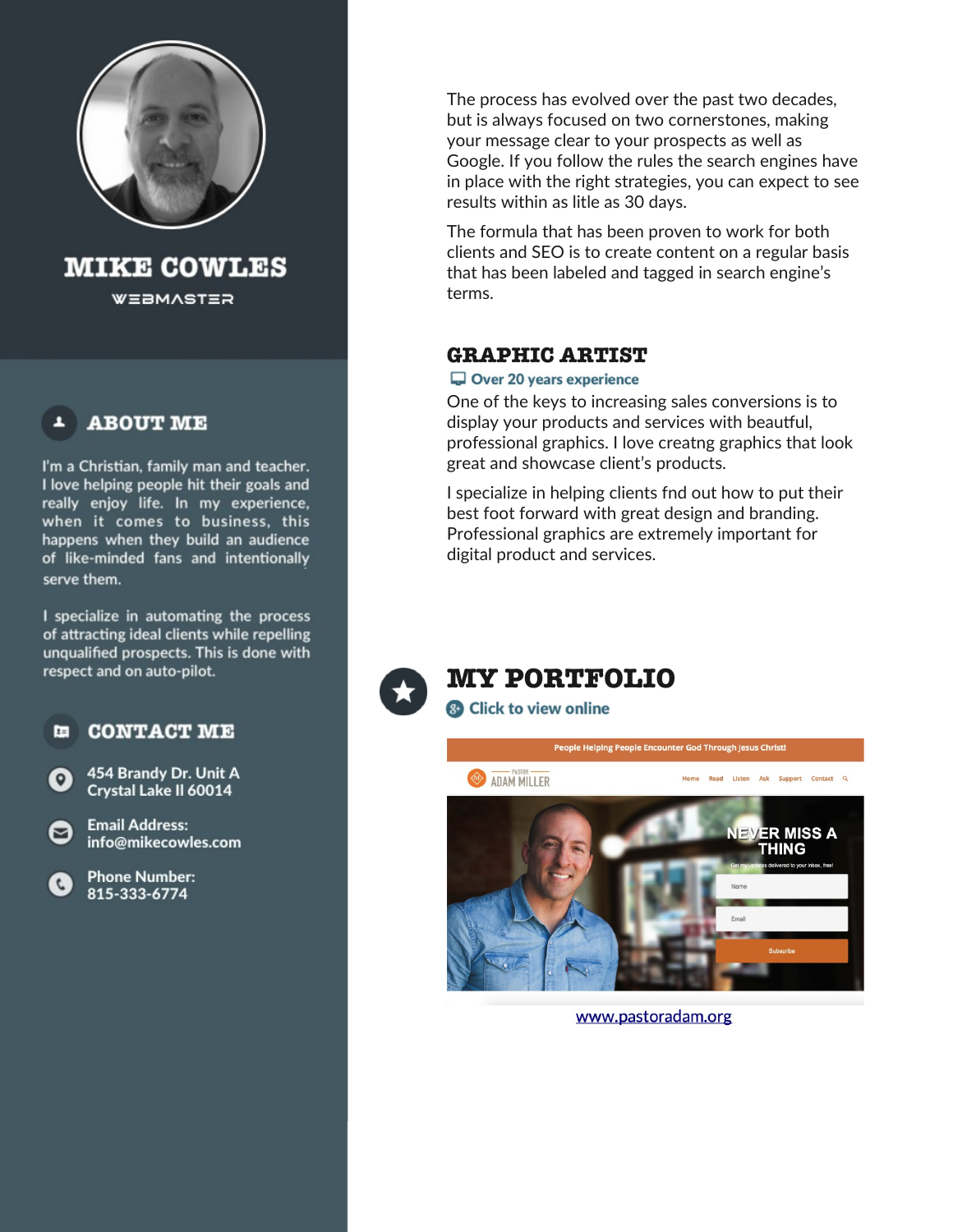

**MIKE COWLES** WEBMASTER

#### **ABOUT ME** A

I'm a Christian, family man and teacher. I love helping people hit their goals and really enjoy life. In my experience, when it comes to business, this happens when they build an audience of like-minded fans and intentionally serve them.

I specialize in automating the process of attracting ideal clients while repelling unqualified prospects. This is done with respect and on auto-pilot.

面 **CONTACT ME** 

454 Brandy Dr. Unit A  $\bullet$ Crystal Lake II 60014

Ø

**Email Address:** info@mikecowles.com

**Phone Number:**  $\mathbf{C}$ 815-333-6774



**Channer** *Investment*<br>Management, Inc. HOME VALUE STYLE BLOG CLIENT LOGIN CONTACT



www.channerinvestment.com



www.chicagomounts.com